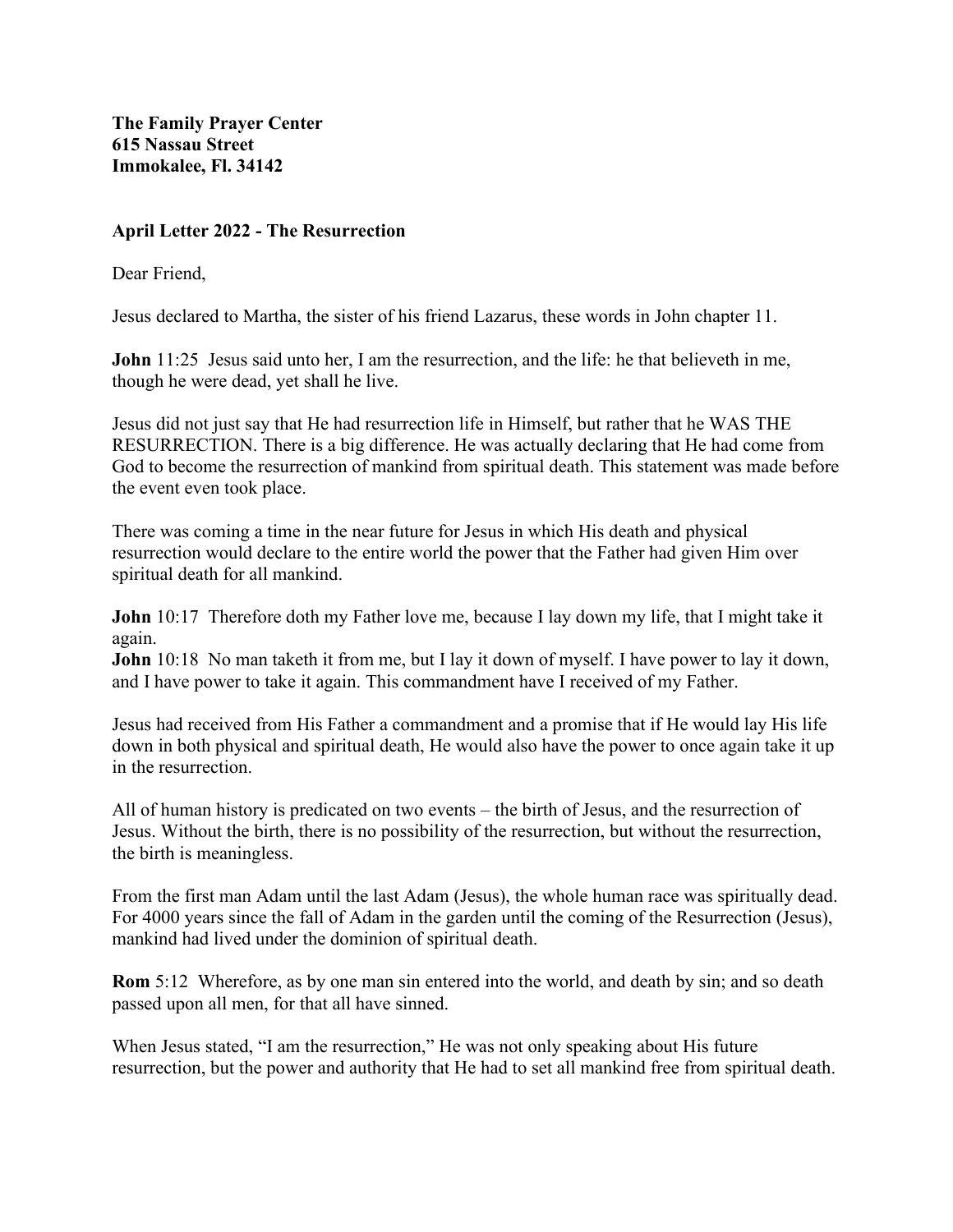The death of Jesus is broken down into two parts. The death that Jesus suffered on earth in physical death through the crucifixion was only the first part of the death of Jesus. The second part of His death was the spiritual death that He suffered in Hell, condemned under the penalty of the sins of all mankind. If there were no crucifixion and physical death, then there could be no spiritual death. If there were no spiritual death, then there was no possibility of our resurrection from the power of spiritual death.

**2 Cor** 5:21 For he hath made him to be sin for us, who knew no sin; that we might be made the righteousness of God in him.

Jesus not only carried our sins, He became our sins. The death of the physical Jesus was only part of our resurrection. The death of the spirit of Jesus was absolutely necessary for our redemption.

Peter preached on the day of Pentecost about Jesus' resurrection from spiritual death and the confinement of Hell.

**Acts** 2:23 Him, being delivered by the determinate counsel and foreknowledge of God, ye have taken, and by wicked hands have crucified and slain:

**Acts** 2:24 Whom God hath raised up, having loosed the pains of death: because it was not possible that he should be holden of it.

**Acts** 2:25 For David speaketh concerning him, I foresaw the Lord always before my face, for he is on my right hand, that I should not be moved:

**Acts** 2:26 Therefore did my heart rejoice, and my tongue was glad; moreover also my flesh shall rest in hope:

**Acts** 2:27 Because thou wilt not leave my soul in hell, neither wilt thou suffer thine Holy One to see corruption.

Jesus Himself spoke of the days that He would suffer in Hell for our redemption.

**Mat** 12:40 For as Jonas was three days and three nights in the whale's belly; so shall the Son of man be three days and three nights in the heart of the earth.

If Jesus is telling us that Jonah was a picture in the natural of His own spiritual confinement in Hell, then it would be good for us to see what Jonah had to say about Christ's experience.

**Jon** 2:1 Then Jonah prayed unto the LORD his God out of the fish's belly,

**Jon** 2:2 And said, I cried by reason of mine affliction unto the LORD, and he heard me; out of the belly of hell cried I, and thou heardest my voice.

**Jon** 2:3 For thou hadst cast me into the deep, in the midst of the seas; and the floods compassed me about: all thy billows and thy waves passed over me.

**Jon** 2:4 Then I said, I am cast out of thy sight; yet I will look again toward thy holy temple.

**Jon** 2:5 The waters compassed me about, even to the soul: the depth closed me round about, the weeds were wrapped about my head.

**Jon** 2:6 I went down to the bottoms of the mountains; the earth with her bars was about me for ever: yet hast thou brought up my life from corruption, O LORD my God.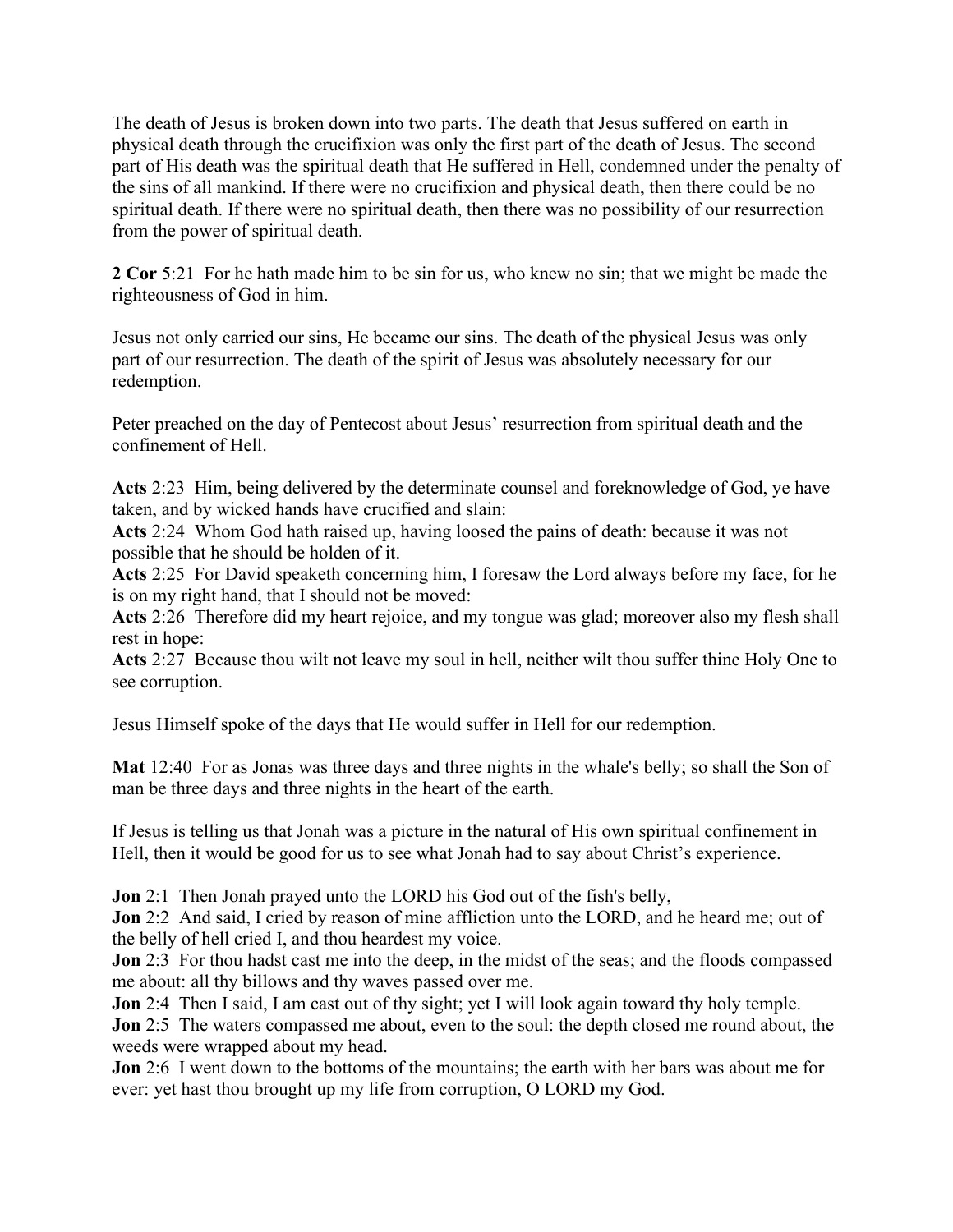**Jon** 2:7 When my soul fainted within me I remembered the LORD: and my prayer came in unto thee, into thine holy temple.

Jonah used words that prophetically described the experience that Jesus would suffer in His spiritually dead state in Hell. Descriptions like, "out of the belly of Hell I cried…for thou hadst cast me into the deep," and "I went down to the bottoms of the mountains; the earth with her bar was about me forever: yet hast thou brought up my life from corruption."

There is no doubt that Jesus experienced extreme torment and separation from God in a place of everlasting confinement called Hell. No man that has ever gone there by penalty of his own sins has ever escaped. Yet Jesus was not there because of His own sins, but because of yours and mine. One distinct truth remained in the heart of Jesus during those days of torment. He knew that it was impossible to deliver Himself, but He had received a promise from His Father. The Father had promised that He would not forget His son or leave His soul in Hell.

**Psa** 16:10 For thou wilt not leave my soul in hell; neither wilt thou suffer thine Holy One to see corruption.

There has never been a sci-fi movie that could ever depict the horror that Jesus suffered for approximately three days during His confinement in Hell. Pastor Dave Roberson once saw a vision of a man lying on his back in the flames of Hell with his hands extended upward, crying out to God for deliverance. When he inquired of God what it was that he was seeing, the Lord told him that this was his Savior (Jesus) during His time in Hell paying the price for mankind.

There is no amount of thanksgiving that is ever enough to repay Him for the incredible price that He paid for our salvation.

The good news is that when the debt was paid, God brought Him up in spiritual life and in a physical resurrection!

**Col** 2:15 And having spoiled principalities and powers, he made a shew of them openly, triumphing over them in it.

Some preachers like to preach that there was some kind of physical wrestling match in Hell between Jesus and Satan that resulted in Jesus' victory and physical resurrection, but this is simply not true. The open display of Jesus' power over principalities and powers is in the physical resurrection of Christ on the third day. This record of His resurrection was recorded by all four Gospels and witnessed by over 500 people at one time. This openly declared His power over Satan to no longer hold the human race in spiritual death.

**1 Cor** 15:4 And that he was buried, and that he rose again the third day according to the scriptures:

**1 Cor** 15:5 And that he was seen of Cephas, then of the twelve:

**1 Cor** 15:6 After that, he was seen of above five hundred brethren at once; of whom the greater part remain unto this present, but some are fallen asleep.